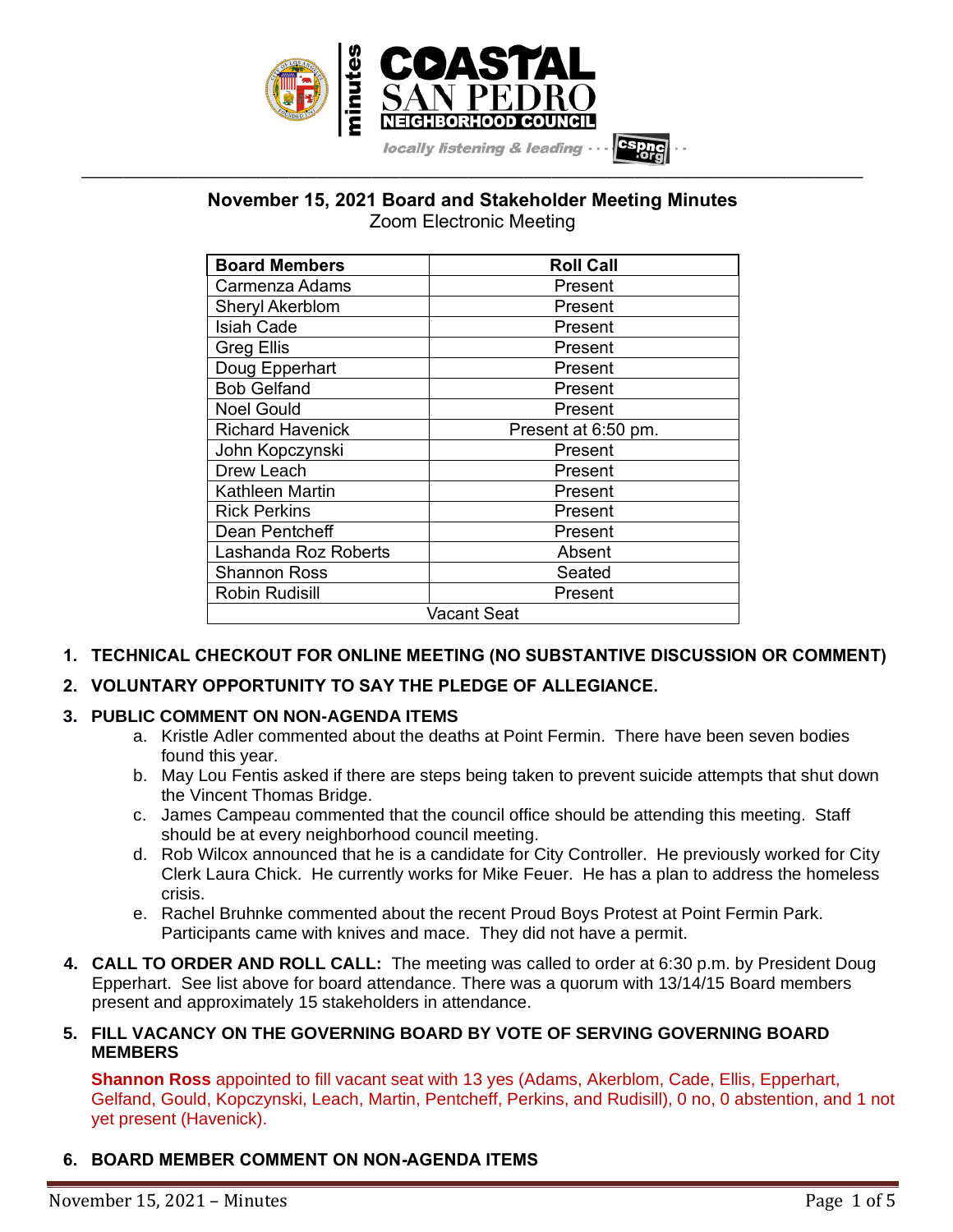- a. Kathleen Martin commented that she will be the coordinator in our area for the Los Angeles Homeless Services Authority (LAHSA) annual Homeless count on January 26, 2022. The new location will be at the Cabrillo Marina Community Building at 2965 Via Cabrillo-Marina – the same room where the board meetings were held.
- **7. APPROVAL OF PRIOR MEETING MINUTES** October 18, meeting minutes approved as presented without objection.
- **8. REPORT FROM LOS ANGELES POLICE DEPARTMENT** Senior Lead Officer Melody Shortle for Officer Winter
	- a. Officer Shortle gave a brief overview of crime statistics for the area.
		- i. She reminded everyone to keep your car doors locked and to not leave anything of value in your car.
		- ii. There has been an increase in package thefts. She recommends that you be home or arrange to to have a neighbor accept your packages.
		- iii. Officer Shortle's email is [37142@lapd.online.](mailto:37142@lapd.online)
	- b. Port Police Officer Morales gave a brief overview of crime statistics for the area.
		- i. He announced the annual Holiday Boat Parade on Saturday, December  $4<sup>th</sup>$  starting at 4:00 pm.
		- ii. The port police dispatch can be reached at 310-732-3500 and his email [amorales@portla.org.](mailto:amorales@portla.org)
		- iii. Officer Morales answered questions from the board.
	- c. Neighborhood Prosecutor Kahlil Rasheed
		- i. introduced himself, he is the Neighborhood Prosecutor for the Harbor area.
		- ii. His contact information is [Khalil.racheed@lacity.org](mailto:Khalil.racheed@lacity.org) and 213)-978-7840.

### **9. MOTION RECOMMENDING DESIGNATION OF BLOCH FIELD AND GIBSON SENIOR CITIZEN COMMUNITY GARDEN AS** "**SENSITIVE USE AREAS" UNDER LAMC 41.18 –** *Motion postponed by Board in October until November – Planning, Land Use, and Transportation Committee*

Whereas LAMC 41.18 protects the public right of way within 500 feet of areas designated as a sensitive facility, including schools, day care facilities, parks and libraries;

Whereas the City Council's resolution, Designation of Prohibited Locations, for CD-15 only identifies locations in San Pedro that are existing homeless shelter facilities;

Whereas there are homeless encampments on Gulch Road and the surrounding area that are within 500 feet of an existing community park that is actively being used by children's recreation organizations, including the Bloch Field Little League Ballpark and the Gibson Senior Citizen Community Gardens.

Resolved that the Coastal San Pedro Neighborhood Council requests that the City Council specifically designate Bloch Field, 1500 W. Miner, and the Gibson Senior Citizen Community Garden as sensitive use areas subject to the protections of LAMC 41.18.

Further Resolved that the Coastal San Pedro Neighborhood Council requests that the City Council take immediate action as per LAMC 41.18 to find safe and appropriate areas and services for those experiencing homelessness in the existing encampments adjacent to Bloch Field and the Gibson Senior Citizen Community Garden.

Motion from committee passed with 11 yes (Adams, Akerblom, Ellis, Epperhart, Gould, Havenick, Kopczynski, Leach, Martin, Pentcheff, and Ross), 2 noes (Gelfand and Perkins), 0 abstention, and 2 out of room (Cade and Rudisill).

# **10. MOTION RECOMMENDING ABATEMENT OF NUISANCE ISSUES AT 516 W 38TH ST., SAN PEDRO**

**–** *Motion postponed by Board in October until November – Coastline & Parks and Sunken City Committee*

*Whereas* the Pacific Inn at 516 W 38th Street San Pedro, CA 90731 is continually a source of tremendous nuisances including construction day and night, noise, graffiti, and narcotics activities,

*Resolved, t*he Coastal San Pedro Neighborhood Council insists that the city attorney and Council District 15 take action to abate these problems immediately.

#### *Proposed substitute motion from Coastline and Parks Committee*

*Whereas* many persons have made complaints regarding diverse nuisances and possible criminal activity at the premises located at 516 West 38th Street in San Pedro, commonly known as the Pacific Inn and Suites; and

*Whereas* the Pacific Inn and Suites management have been limited with regard to their ability to evict problem tenants because of Los Angeles County 's eviction moratorium and Covid-19 tenant protections, and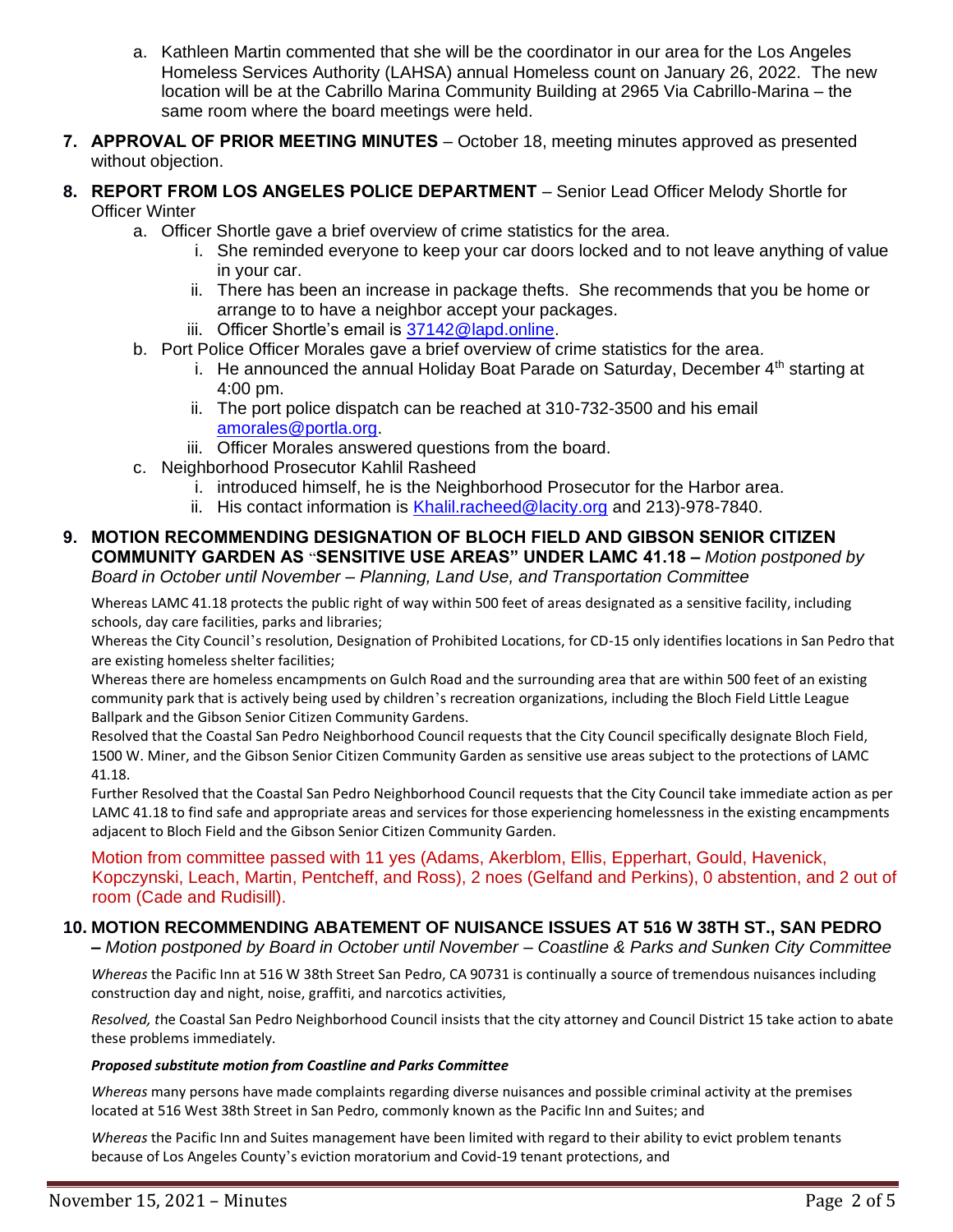*Whereas* the Pacific Inn and Suites management has made numerous attempts to rectify these problems by requesting assistance from the Los Angeles Police Department,

*Therefore, be it resolved,* the Coastal San Pedro Neighborhood Council urges the Office of the City Attorney with assistance from Los Angeles Police Department to act immediately to abate all nuisances and investigate alleged criminal behavior and prosecute offenses that may have occurred on or about said premises.

*Be it further resolved* the Coastal San Pedro Neighborhood Council requests a report regarding this matter from the Office of the City Attorney neighborhood prosecutor and Los Angeles Police Department at the next regularly-scheduled meeting of the council on December 20, 2021.

Motion by **Bob Gelfand** to cancel item 10 and go to item 11, second by **Kathleen Martin**, passed without objection.

#### **11. MOTION REQUESTING MITIGATION OF NUISANCES AT 516 W 38TH ST. (PACIFIC INN)** *– Emergency Preparedness and Public Safety*

*Whereas* many persons have made complaints regarding diverse nuisances and possible criminal activity at the premises located at 516 West 38th Street in San Pedro, commonly known as the Pacific Inn and Suites;

*Therefore, be it resolved,* the Coastal San Pedro Neighborhood Council urges the Los Angeles Police Department and Office of the City Attorney to act immediately **CONTINUE ACTING** to abate all nuisances and investigate alleged criminal behavior and prosecute offenses that may have occurred on or about said premises.

*Be it further resolved* the Coastal San Pedro Neighborhood Council requests a report regarding this matter from the Office of the City Attorney neighborhood prosecutor and Los Angeles Police Department at the next regularly-scheduled meeting of the council.

**Motion** by **Noel Gould** to amend the motion to strike *'act immediately'* and insert *'continue acting'* as noted above, second by **Bob Gelfand**, passed without objection.

**Motion** from committee as amended passed with 13 yes (Adams, Akerblom, Ellis, Epperhart, Gelfand, Gould, Havenick, Kopczynski, Leach, Martin, Pentcheff, Perkins, and Ross), 0 no, 0 abstention, and 2 out of room (Cade and Rudisill).

### **12. MOTION REQUESTING MITIGATION OF NUISANCES AT 1661 CRESCENT AVE.** *– Coastline and Parks Committee*

*Whereas* the property at 1661 Crescent Avenue is a nuisance to the community due to its use as an illegal dumping ground, accumulated graffiti, combustible and hazardous vegetation, and vermin; and

*Whereas* the property is frequently trespassed upon and creates an ongoing eyesore, health hazards, and general nuisance to the neighbors, including the historic Muller House Museum,

*Therefore be it Resolved* Coastal San Pedro Neighborhood Council urges the Department of Building and Safety and Los Angeles Fire Department to investigate and take immediate action to mitigate the nuisances.

Motion from committee passed with 13 yes (Adams, Akerblom, Ellis, Epperhart, Gelfand, Gould, Havenick, Kopczynski, Leach, Martin, Pentcheff, Perkins, and Ross), 0 no, 0 abstention, and 2 out of room (Cade and Rudisill).

### **13. MOTION REGARDING ALL-TERRAIN VEHICLE (ATV) AND MOTORCYCLE USE AT ANGELS GATE PARK AND WHITE POINT NATURE PRESERVE** *– Coastline and Parks Committee*

*Whereas* motorcycle, ATV, and off road activities in Angels Gate Park and the White Point Nature Preserve are illegal and create a public safety hazard,

*Resolved,* Coastal San Pedro Neighborhood Council urges the Department of Recreation and Parks and the Los Angeles Police Department to increase patrols in order to curtail this activity.

**Motion** by **Noel Gould** to amend the motion to add *'4x4 trucks and to add Further the Coastal San Pedro Neighborhood Council recommends The Department of Recreation and Parks investigate and prepare a plan to create physical barriers to prevent this activity'*, second by **Robin Rudisill**, falled with 2 yes (Adams, and Rudisill)), 12 noes (Akerblom, Ellis, Epperhart, Gelfand, Gould, Havenick, Kopczynski, Leach, Martin, Pentcheff, Perkins, and Ross), 0 abstention, and 1 out of room (Cade). **Motion** from committee passed with 14 yes (Adams, Akerblom, Ellis, Epperhart, Gelfand, Gould, Havenick, Kopczynski, Leach, Martin, Pentcheff, Perkins, Ross, and Rudisill), 0 no, 0 abstention, and 1 out of room (Cade).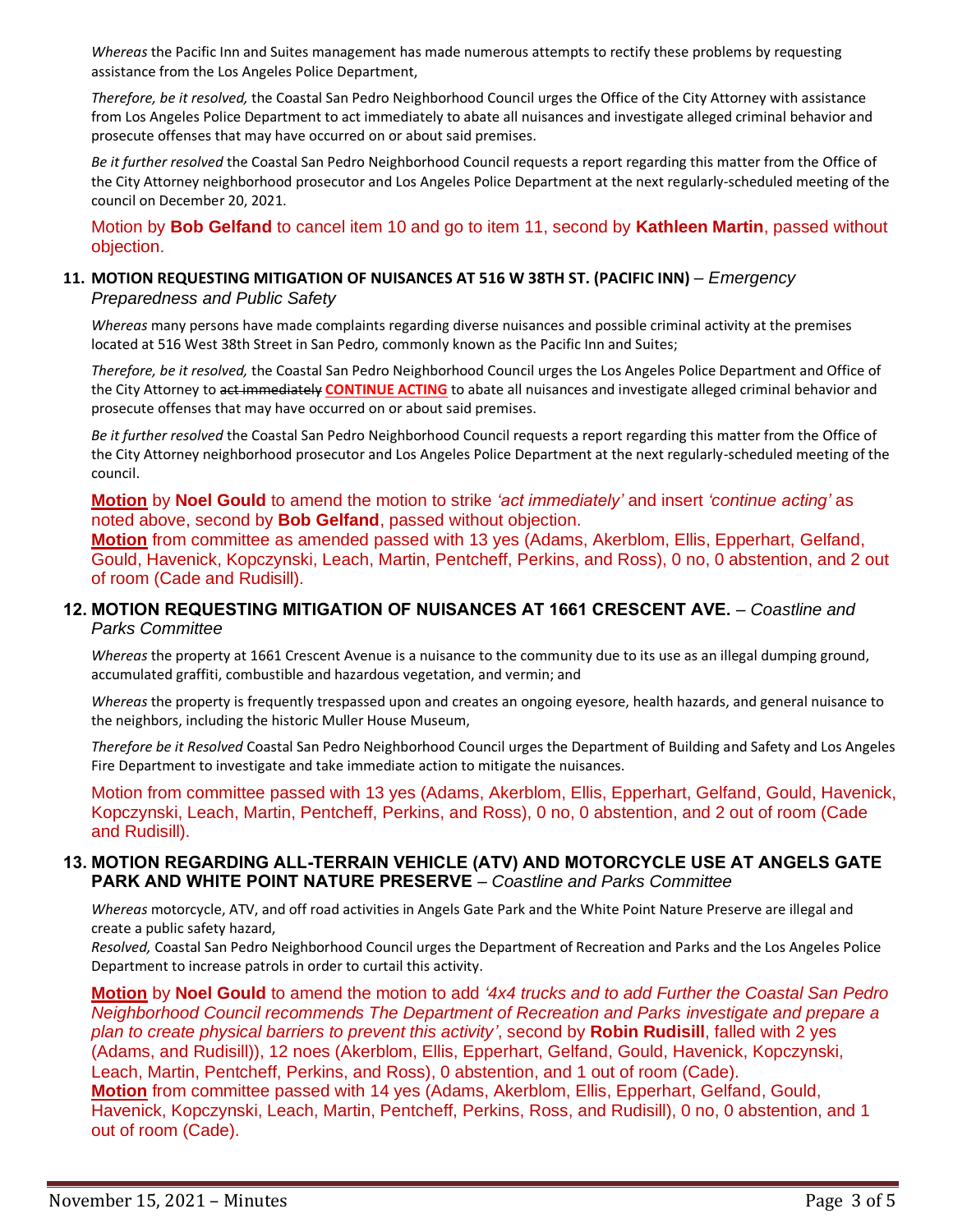## **14. MOTION REGARDING BEAUTIFICATION OF HILLSIDE BETWEEN GULCH RD. & MINER ST. –**

*Planning, Land Use, and Transportation Committee*

*Whereas* the hillside between Gulch Road and Miner Street has become a blighted area due to trash and dumping.

*Resolved,* Coastal San Pedro Neighborhood Council requests that the relevant City agencies landscape and beautify the area to enhance the community, and

*Further Resolved,* Coastal San Pedro Neighborhood Council recommends the use of Southern California native plants.

Motion from committee passed with 14 yes (Adams, Akerblom, Ellis, Epperhart, Gelfand, Gould, Havenick, Kopczynski, Leach, Martin, Pentcheff, Perkins, Ross, and Rudisill), 0 no, 0 abstention, and 1 out of room (Cade).

### **15. MOTION URGING COLLABORATION BETWEEN CITY AGENCIES AND SAN PEDRO NEIGHBORHOOD WATCH COLLABORATIVE –** *Emergency Preparedness and Public Safety*

*Whereas,* the Emergency Preparedness and Public Safety Committee of CSPNC heard testimony and viewed photographic evidence regarding graffiti and gunshots fired in Alma Park, San Pedro, both of which have happened repeatedly in recent weeks,

*Resolved,* the Coastal San Pedro Neighborhood Council urges the City Attorney, the Los Angeles Police Department, the Department of Recreation and Parks, and the office of the City Councilman, Council District 15, to work with the San Pedro Neighborhood Watch Collaborative to investigate security and safety in our San Pedro parks and prepare a plan to improve security and safety.

**Motion** by **Richard Havenick** to amend the motion to remove the word *'Collaborative'* as noted above, second by **Kathleen Martin**, passed with 11 yes (Adams, Akerblom, Ellis, Epperhart, Havenick, Kopczynski, Leach, Pentcheff, Perkins, Ross, and Rudisill), 1 no (Gelfand), 2 abstentions (Gould and Martin), and 1 out of room (Cade).

**Motion** from committee as amended passed with 14 yes (Adams, Akerblom, Ellis, Epperhart, Gelfand, Gould, Havenick, Kopczynski, Leach, Martin, Pentcheff, Perkins, Ross, and Rudisill), 0 no, 0 abstention, and 1 out of room (Cade).

#### **16. MOTION TO AUTHORIZE PARTICIPATION IN THE ANNUAL SAN PEDRO HOLIDAY PARADE –** *Communications Committee*

*Resolved,* the Coastal San Pedro Neighborhood Council shall be authorized to participate in the 41st Annual Spirit of San Pedro Holiday Parade, no cost involved.

Motion from committee passed with 14 yes (Adams, Akerblom, Ellis, Epperhart, Gelfand, Gould, Havenick, Kopczynski, Leach, Martin, Pentcheff, Perkins, Ross, and Rudisill), 0 no, 0 abstention, and 1 out of room (Cade).

### **17. MOTION TO ESTABLISH A NEIGHBORHOOD PURPOSES GRANT PROCESS –** *Communications Committee*

*Resolved,* the Coastal San Pedro Neighborhood Council establishes the date of 25 February 2022 by 6pm as the deadline for receiving Neighborhood Purpose Grant (NPG) applications and establishes an *ad hoc* committee to receive applications and advise the Board on those applications.

Motion from committee passed with 14 yes (Adams, Akerblom, Ellis, Epperhart, Gelfand, Gould, Havenick, Kopczynski, Leach, Martin, Pentcheff, Perkins, Ross, and Rudisill), 0 no, 0 abstention, and 1 out of room (Cade).

### **18. COMMITTEE REPORTS** – No new information

- a. Administrative Operations Committee Chair Dean Pentcheff
- b. Communications Committee Chair Drew Leach
- c. Emergency Preparedness and Public Safety Committee
- d. Parks and Coastline Committee Chair Noel Gould
- e. Sunken City Ad Hoc Committee Chair Noel Gould
- f. Environment and Sustainability Committee Chair Richard Havenick
- g. Homelessness Committee Chair Kathleen Martin
- h. Port Committee Chair Kathleen Martin
- i. Planning and Transportation Chair Robin Rudisill